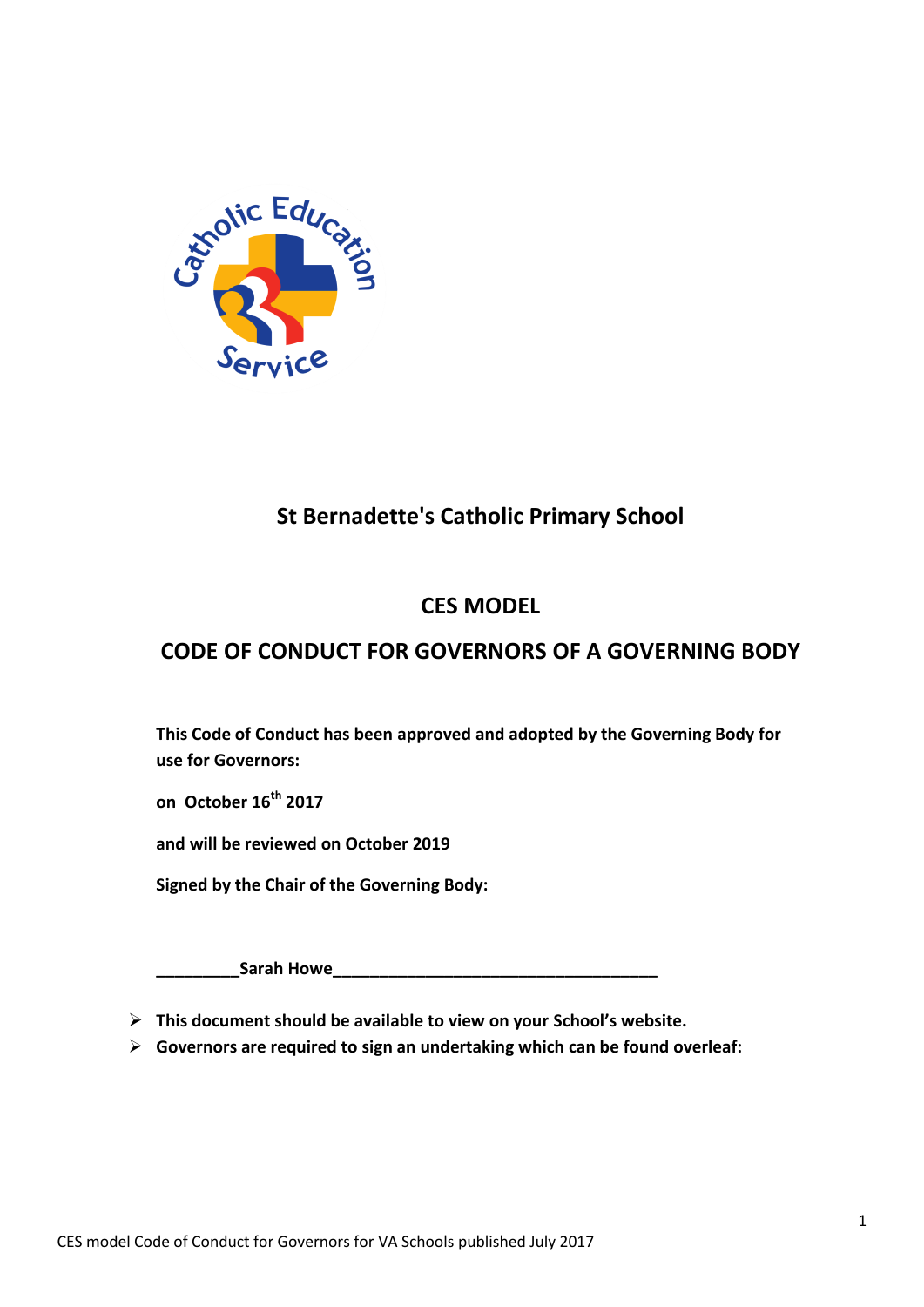#### **As a member of the Governing Body of the School I undertake that I:**

- Will preserve and develop the Catholic character of the School
- Will not act in any way that is detrimental and/or prejudicial to the interests of Catholic education in the Diocese and the School
- Have read, understood and will adhere to this Code of Conduct and to the declaration in Appendix I: Foundation Governor Declaration Form
- Will also adhere to Appendix II: The Nolan principles
- Have read and understood any diocesan and legal criteria for appointment and continued eligibility as a governor
- can confirm to the best of my knowledge I am eligible as a governor
- Declare that I am not disqualified by law from appointment or eligibility as a governor.
- Agree to DBS checks and any other relevant checks being conducted that may be required by law or good practice
- Understand that any refusal to do so may result in the termination of any appointment
- Consent to the information given by me being held and processed by the governing body and/or the [Diocese or religious order] including the sharing of data with third parties where required, in accordance with any [Diocesan [or religious order] policy.

| <b>Signed by the Governor:</b> |  |
|--------------------------------|--|
| Dated:                         |  |
| <b>Printed Name:</b>           |  |
| <b>Type of Governor:</b>       |  |

- $\div$  E signatures are acceptable
- \* Acceptance to the Code is required by signature annually from every governor (at the beginning of each academic year)
- Signed copies of this Code from each governor should be retained by the Clerk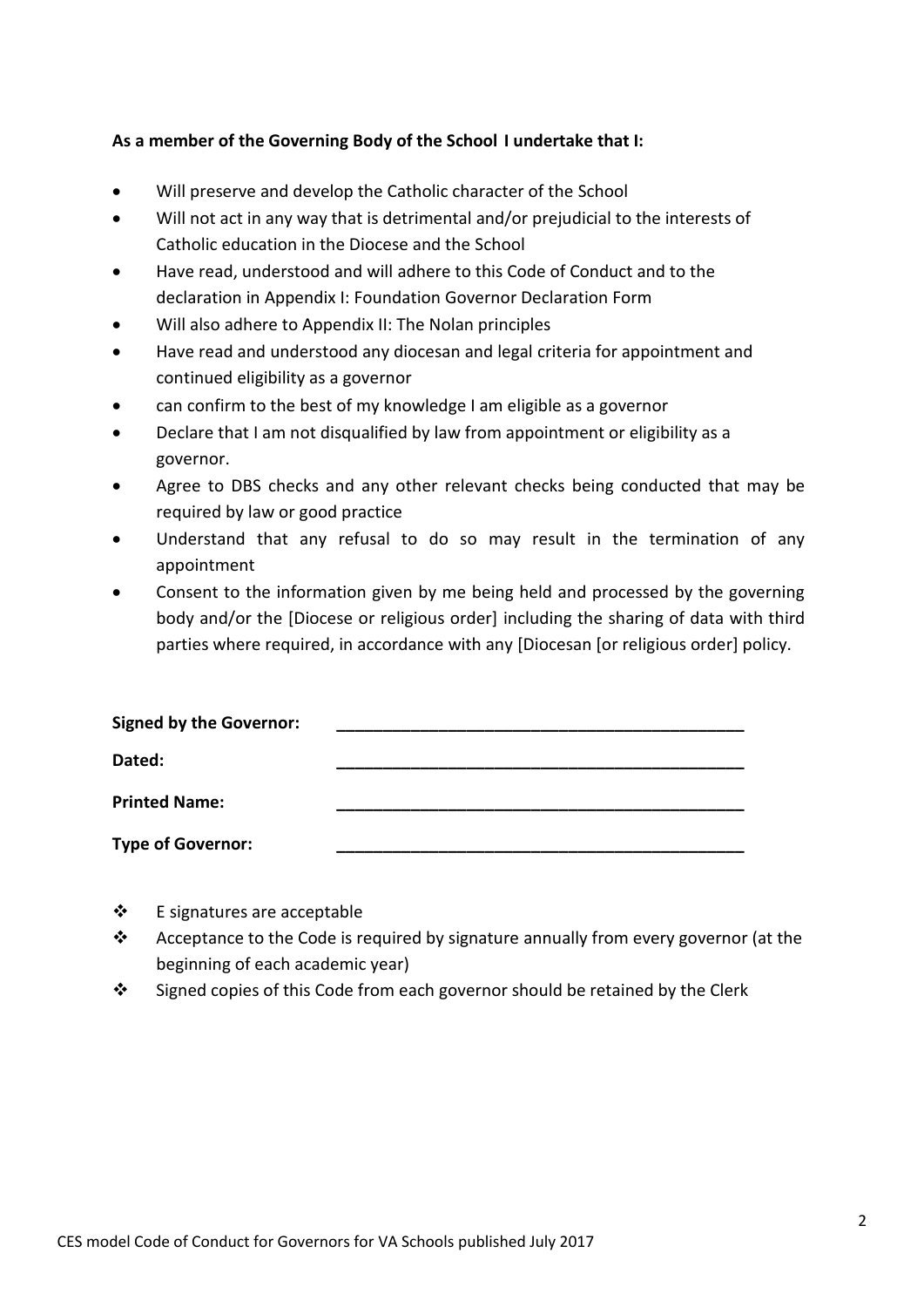#### **THE ROLE OF THE GOVERNING BODY**

The term **'Governing Body'** in this document includes the governing body of a Catholic voluntary aided school, federation or sixth-form college.

The term '**School**' in this document includes a Catholic voluntary aided school, federation or sixth-form college.

As a Governing Body, our overarching responsibility lies in ensuring that we comply with our legal and canonical duty to ensure that the Catholic character of the School is preserved and developed and that this duty permeates everything that we do.

We understand that Foundation Governors are required, as the cornerstone of their role, to ensure this objective is achieved. However, *all* governors have a duty to preserve and develop the Catholic character of the School in order to fulfil the objects set out in its governing documents.

### **OUR THREE CORE STRATEGIC FUNCTIONS:**

Further, in accordance with our legal obligations, we endeavour to operate at a strategic level, leaving the School's senior leadership responsible and accountable for the operational day-to-day running of the School. It is by achieving these aims that we can be sure that our School as effective governance. Our core strategic functions, as a Governing Body, therefore, are in:

- 1. Ensuring clarity of Catholic vision, ethos and strategic direction;
- 2. Holding the appropriate senior leadership to account for the educational performance and Catholic character of the School and its pupils; and for the internal organisation, management and control of the School including performance management of staff; and
- 3. Overseeing the financial performance of the School and making sure its money is well spent.

We understand that the Catholic Church expects Catholic schools to promote and uphold high standards, including academic standards as an integral part of its educational vision for the holistic formation of children and young people.

We understand that Canon 806§2 requires that Catholic schools are "...at least as academically distinguished as that in the other schools of the area" and that governors should be mindful of this requirement in all that they do.

We adhere to the Church's social teaching which is a rich treasury of wisdom about building a just society and living lives of holiness amidst the challenges of modern society. Several of the key themes that are at the heart of Catholic social tradition and which should permeate through our School are 1) life and dignity of the human person 2) call to family, community and participation 3) rights and responsibilities 4) option for the poor and vulnerable 5) the dignity of work and the rights of workers 6) solidarity and 7) care for God's creation<sup>1</sup>.

 $\overline{\phantom{a}}$ 

<sup>1</sup> *http://www.usccb.org/beliefs-and-teachings/what-we-believe/catholic-social-teaching/seven-themes-of-catholic-socialteaching.cfm*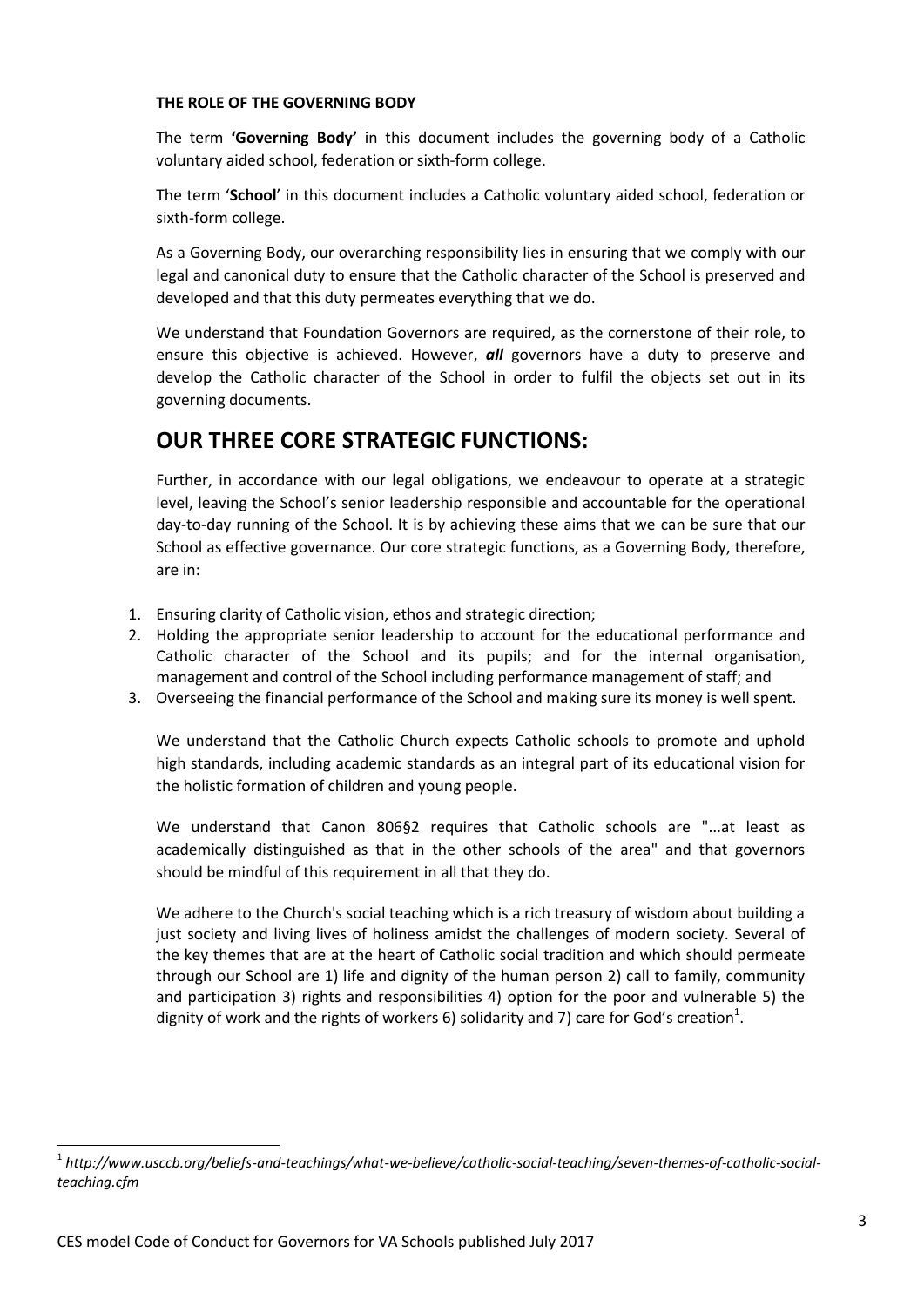# **AS GOVERNORS WE AGREE TO OUR COLLECTIVE RESPONSIBILITIES AS FOLLOWS:**

#### **Role & Responsibilities**

- We will preserve and develop the Catholic character of the School and this responsibility will permeate throughout all of our actions within, and through all aspects of, the School and the local community;
- We will ensure that the School is conducted in accordance with its trust deed, which includes the provisions of:
- o **Canon law; 2**

 $\overline{a}$ 

- o **The Curriculum Directory and Bishops' statements on religious education; and**
- o **Any Diocesan directives relating to schools.**
- o **[Any religious order schools documents relating to the conduct of schools].**
- We will conduct the School in accordance with its Instrument (and Articles) of Government and in particular its ethos statement;
- We will support and implement the policies and procedures of the diocese [and religious order], including the Diocesan Bishop's policies on education, including religious education, any Admissions Guidance issued by the diocese, and the expectations of the Diocesan Bishops issued collectively, specifically the Bishops' Memorandum on the Appointment of Teachers in Catholic Schools;
- We will respond to the needs of the Catholic community as a whole as represented by the Diocesan Bishop, complying in all respects with diocesan requirements;
- We will protect, promote and serve the Diocese in the ministry of our role as governors faithfully and in particular in compliance with Diocesan Protocols for a committed working relationship between the Diocese and the School
- We will consider not only the interests of the School, but the interests of other Catholic schools, colleges, academies and of Catholic education throughout the diocese;
- We will undertake to discharge our duties as governors with due care and diligence.
- We will consider carefully how our decisions may affect the community and other schools, colleges and academies.
- We will attend relevant training including diocesan training; governor induction and continuing professional development training, as required by the diocese
- We understand the purpose of the governing body and our role as governors and the role of senior leadership.
- We accept that we have no legal authority to act individually, except when the governing body has given us delegated authority to do so, and therefore we will only speak on behalf of the governing body when we have been specifically authorised to do so.
- We accept collective responsibility for all decisions made by the governing body or its delegated agents. This means that we will not speak against majority decisions outside the governing body meetings.
- We have a duty to act fairly and without prejudice, and in so far as we have responsibility for staff, we will fulfil all that is expected of a good employer.
- **We will encourage transparency and will act appropriately.**

<sup>&</sup>lt;sup>2</sup> This means the Canon law of the Catholic Church from time to time in force, which includes the 1983 Code of Canon Law, and any Particular Law such as legislation of the Bishops' Conference, directives of the diocesan bishop and legislation of the school's religious order (if any).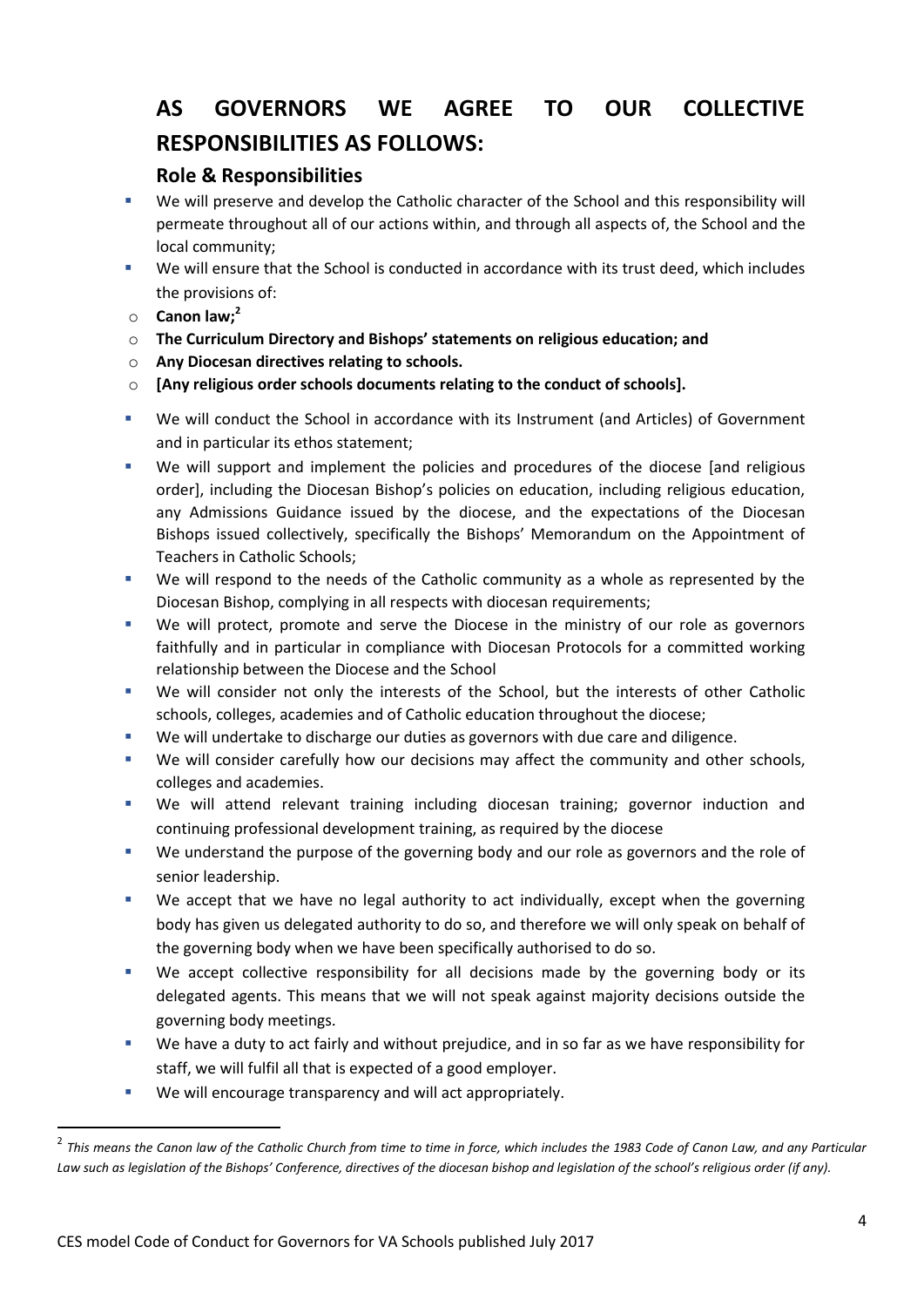- In making or responding to criticism or complaints affecting the School we will follow the procedures established by the governing body.
- We will actively support and challenge the senior leadership.
- We will adhere to the Nolan principles set out in Appendix II.

#### **Commitment**

- We acknowledge that accepting office as a governor involves the commitment of significant amounts of time and energy.
- We will each involve ourselves actively in the work of the governing body, and accept our fair share of responsibilities, including service on committees or working groups.
- We will make full efforts to attend all meetings and where we cannot attend explain in advance why we are unable to.
- We will get to know the School well and positively respond to opportunities to involve ourselves in School activities.
- We will visit the School, with all visits to the School arranged in advance with the staff and undertaken within the framework established by the governing body
- We will evaluate our effectiveness as a governing body by way of completing a skills audit and a self evaluation form on an annual basis
- We will consider seriously our individual and collective needs for continuous training and development as required by the diocesan education service, and will undertake that relevant training and any mandatory training as may be required by law.
- We accept that in the interests of transparency, our full names, date of appointment, terms of office, roles on the governing body, attendance records, relevant business and pecuniary interests, category of governor and the body responsible for appointing us will be published on our School's website and anything else as required by law.

#### **Relationships**

In all our relationships we shall exercise stewardship and draw on the teachings and example of Jesus Christ in that:

- All relationships will be built on the core values of the Gospel based on the Beatitudes summarised as: faithfulness and integrity; dignity and compassion; humility and gentleness; truth and justice; forgiveness and mercy; purity and holiness; tolerance and peace and service and sacrifice $3$
- We will comply with Diocesan Protocols for a committed working relationship between the Diocese and the School.
- We will ensure that we continually communicate with and, where appropriate, seek support and guidance from our diocesan education service
- We will strive to work as a team in which constructive working relationships are actively promoted.
- We will express views openly, courteously and respectfully in all our communications with other governors.
- We will support the chair in ensuring appropriate conduct both at meetings and at all times.

CES model Code of Conduct for Governors for VA Schools published July 2017

 $\overline{\phantom{a}}$ *3 Christ at the Centre: a summary of why the Church provides Catholic schools Rev Marcus Stock, 2005*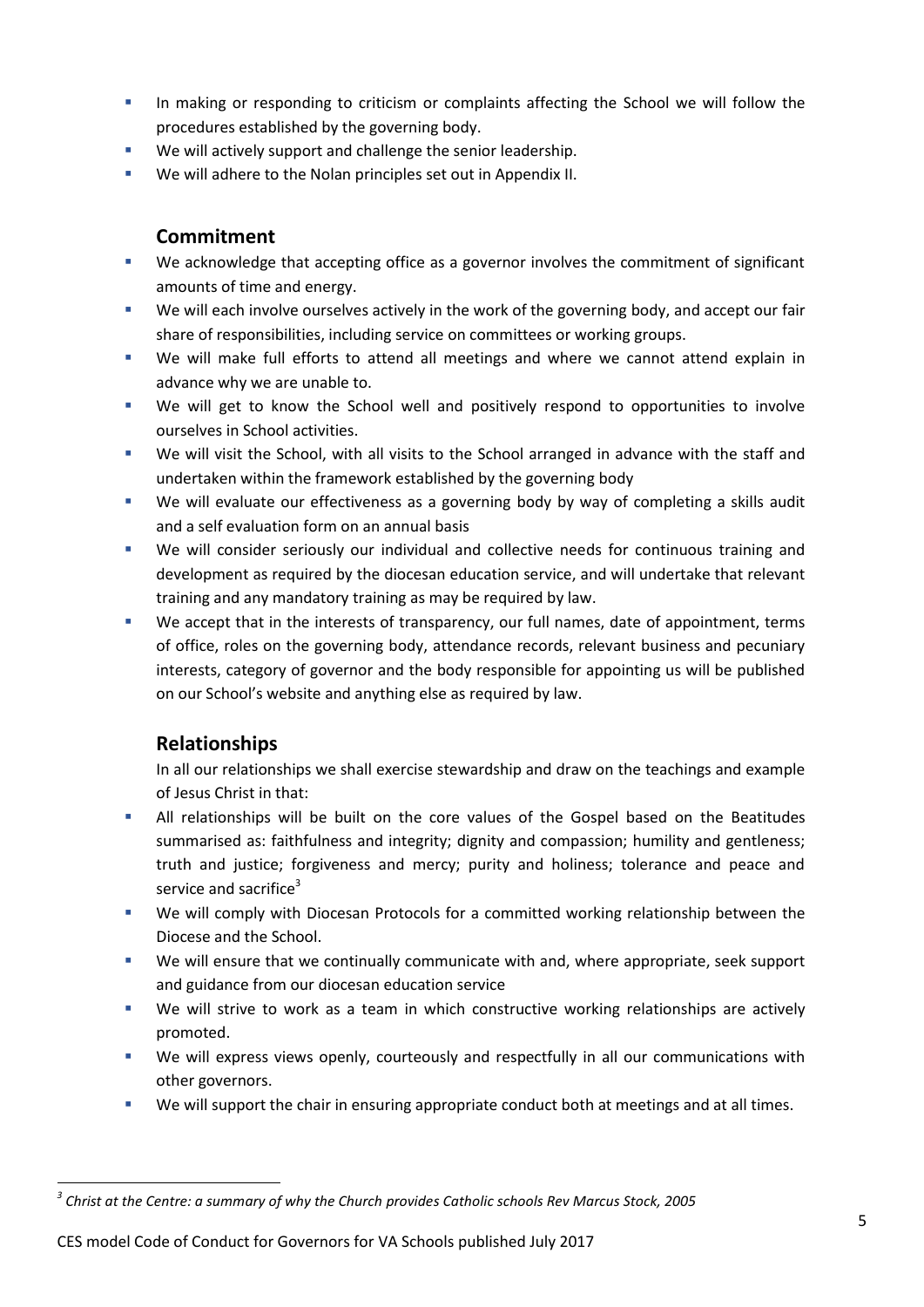- We are prepared to answer queries from other governors in relation to delegated functions and take into account any concerns expressed, and we will acknowledge the time, effort and skills that have been committed to the delegated function by those involved.
- We will seek to develop effective working relationships with the diocese, parish, the senior leadership, staff and parents, pupils, the local authority, other relevant agencies, and the local community.

#### **Confidentiality**

- We will observe confidentiality in all circumstances in particular in relation to matters concerning specific members of staff or pupils, both inside and outside the School, unless there is a lawful requirement for disclosure.
- We will exercise the greatest prudence at all times when discussions regarding the business of the School arise outside a governing body meeting.
- We will exercise care and skill when communicating through social media.
- We will not reveal the details of any governing body vote.

#### **Conflicts of interest**

- We will always act in the best interests of the charitable objects set out in the governing documents of the School.
- We will record any pecuniary or other business interest (including those related to people we are connected with) that we have in connection with the governing body's business in the Register of Business Interests, and if any such conflicted matter arises in a meeting we will offer to leave the meeting for the appropriate length of time. We accept that the Register of Business Interests will be published on the School's website.
- We will also declare any conflict of loyalty at the start of any meeting should the situation arise.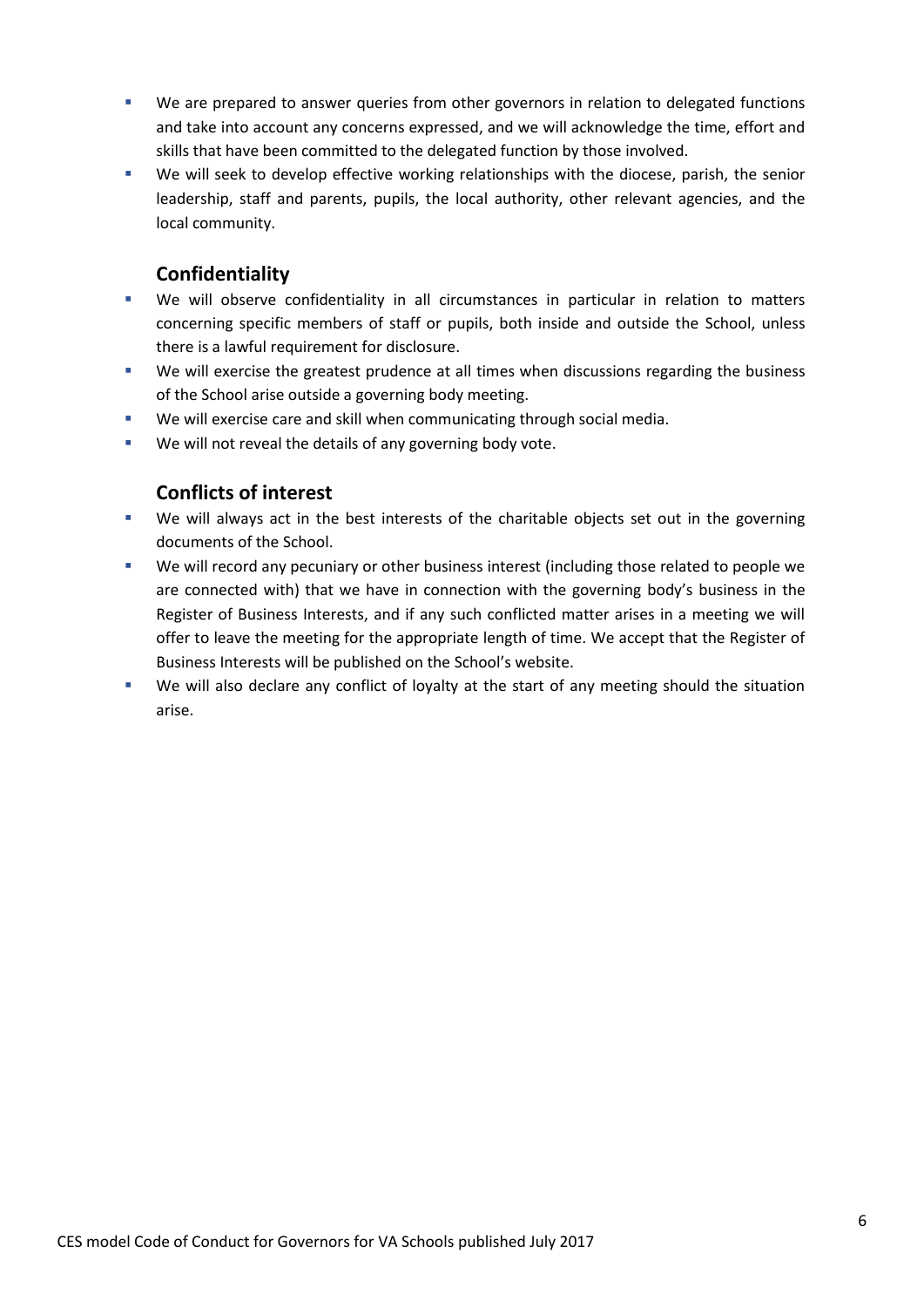### **BREACH OF THIS CODE**

- If we believe this code has been breached, we will promptly raise this issue with the chair, consult with the diocese, determine the investigatory process (if any); the governing body will only use suspension/removal (which is at the absolute discretion of the Ordinary or religious superior as a last resort after seeking to resolve any difficulties or disputes in more constructive ways.
- Should it be the chair that we believe has breached this code, another governor, such as the vice chair will investigate.

**We are also reminded of the declaration signed upon appointment of a Foundation Governor (the basic principles of which are agreed by all of the governing body) which you can find in this Code of Conduct at Appendix I for Foundation Governors in Schools**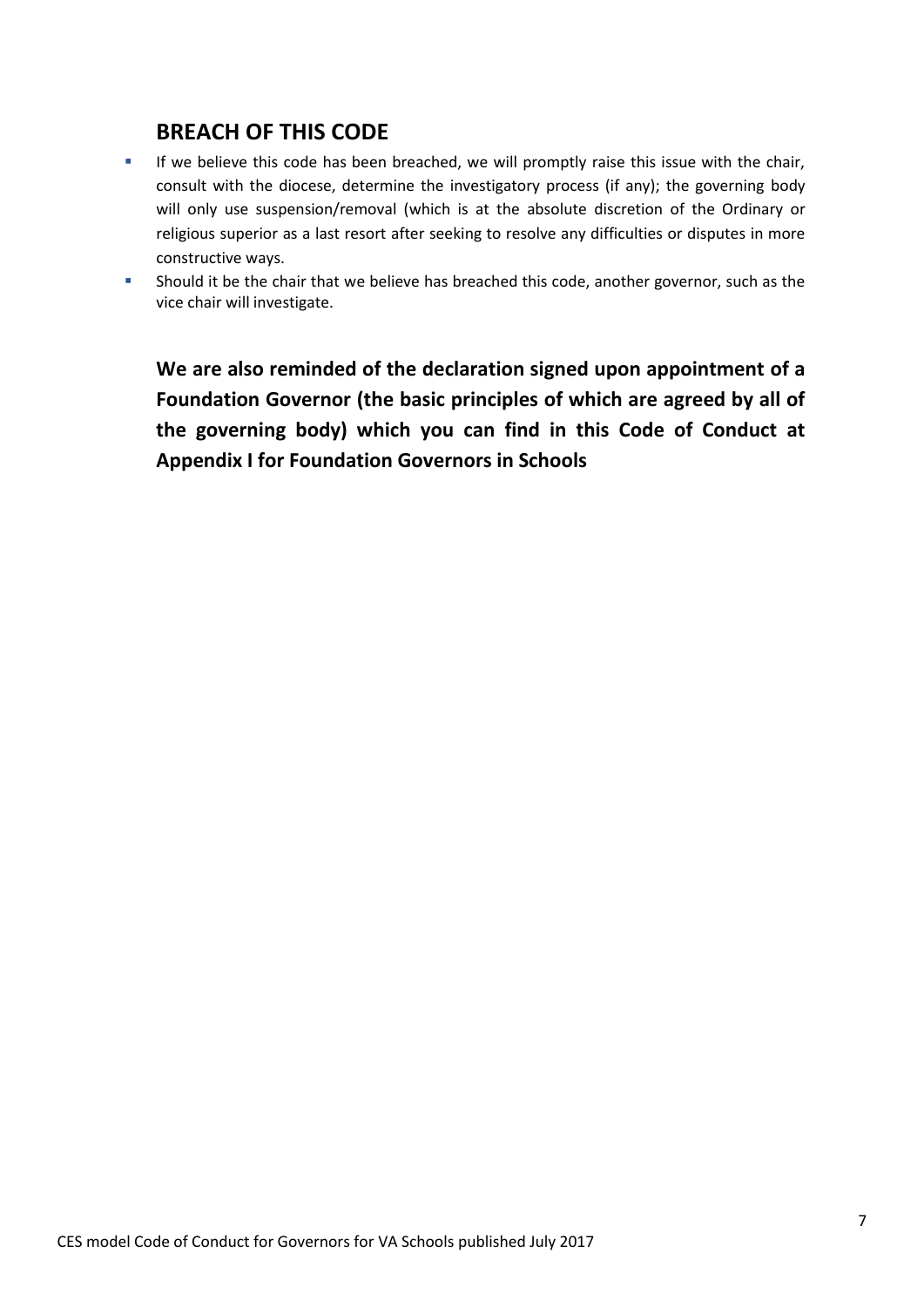## **Appendix I**

# **Copy of**

# **Foundation Governor of a School**

# **Declaration †:**

\*I am a committed and practising Catholic in good standing with the Church

\*I am a Catholic priest/deacon in the Diocese of [Diocese] [or religious order]

*(\*delete as applicable)*

I wish to offer to serve the Diocese of [Diocese] [or religious order] in the ministry of foundation governor.

I have read and understood the criteria for appointment and, to the best of my knowledge am eligible for appointment.

In offering to serve as a foundation governor in the Diocese of [Diocese], [or religious order], I undertake that I will serve the Bishop of Diocese [or religious superior] faithfully in this ministry. If appointed, I declare that I will be able and willing to give priority to my duties as a governor and will undertake to discharge those duties with due care and diligence.

I undertake to the [Diocesan Bishop] [Religious Superior]:

- To preserve and develop the Catholic character of the school to which I am appointed;
- To ensure that the school is conducted in accordance with its trust deed which includes the provisions of:
- o **Canon law; 4**

 $\overline{a}$ 

- o **The Curriculum Directory and Bishops' statements on religious education; and**
- o **Any Diocesan directives relating to schools.**
- o **[Any religious order documents relating to the conduct of the school].**
- To conduct the school in accordance with its Instrument (and Articles) of Government and in particular its ethos statement;
- To become familiar with, to support and implement the policies and procedures of the diocese [and the religious order], including the Diocesan Bishop's policies on education, including religious education, any Admissions Guidance issued by the diocese, and the expectations of the Diocesan Bishops issued collectively, specifically the Bishops' Memorandum on the Appointment of Teachers in Catholic Schools, and to represent those policies and expectations to the governing body;
- To consider not only the interests of the school but also the interests of other Catholic schools, colleges, academies and Catholic education throughout the diocese;
- To respond to the needs of the Catholic community as a whole as represented by the Diocesan Bishop;

<sup>&</sup>lt;sup>4</sup> This means the Canon law of the Catholic Church from time to time in force, which includes the 1983 Code of Canon Law, and any Particular Law such as legislation of the Bishops' Conference, directives of the diocesan bishop and legislation of the school's religious order (if any).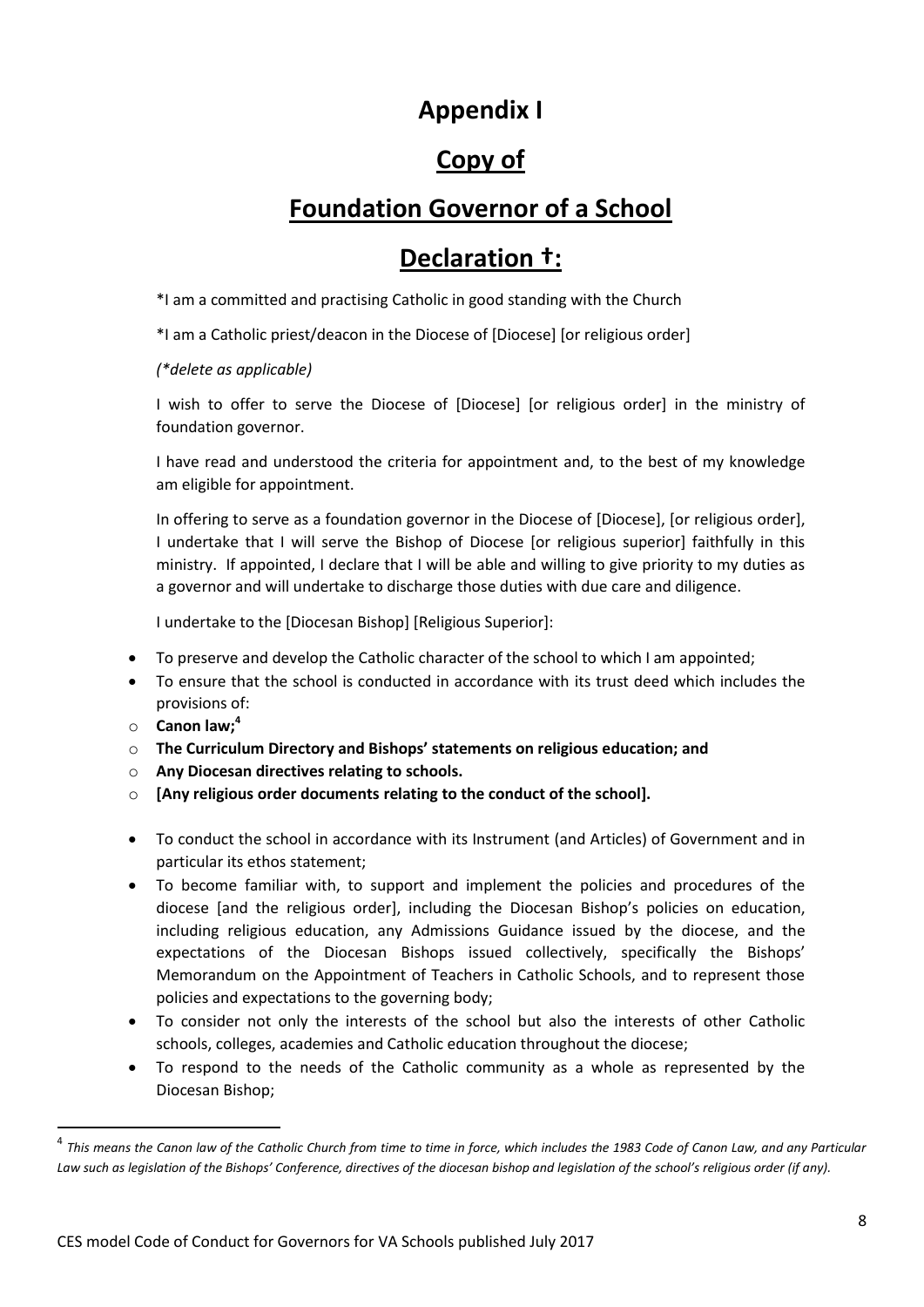- To attend relevant training including diocesan training; governor induction and continuing professional development training, as required by the diocese
- In all actions, serving as a witness to the Catholic faith.

I declare that I am not disqualified by law from appointment as a governor. I confirm that I agree to a barred list check being made on me or any subsequent checks that may be required by law or good practice. I understand that any refusal to do so may result in the termination of any appointment.

I consent to the information given on this form and other information collected with it being held and processed by the Diocese, [or religious order] including the sharing of data with third parties where required, in accordance with diocesan [or religious order] policy.

I undertake that I shall tender my resignation as a governor if my circumstances change so as to contravene the diocesan [or religious order] expectations at any time during the tenure of office or if, in the opinion of the Ordinary [or religious superior], my resignation would be in the best interests of Catholic education.

I understand and accept that the appointment and removal of foundation governors is at the absolute discretion of the Ordinary [or religious superior] and that, because of the nature of the decision-making process, the Ordinary [or religious superior] will not normally be able to engage in any discussion or correspondence with me and/or any third party where my nomination does not result in my appointment.

**† This is a copy of the standard declaration that is required from you on appointment as is set out in the Nomination Form**